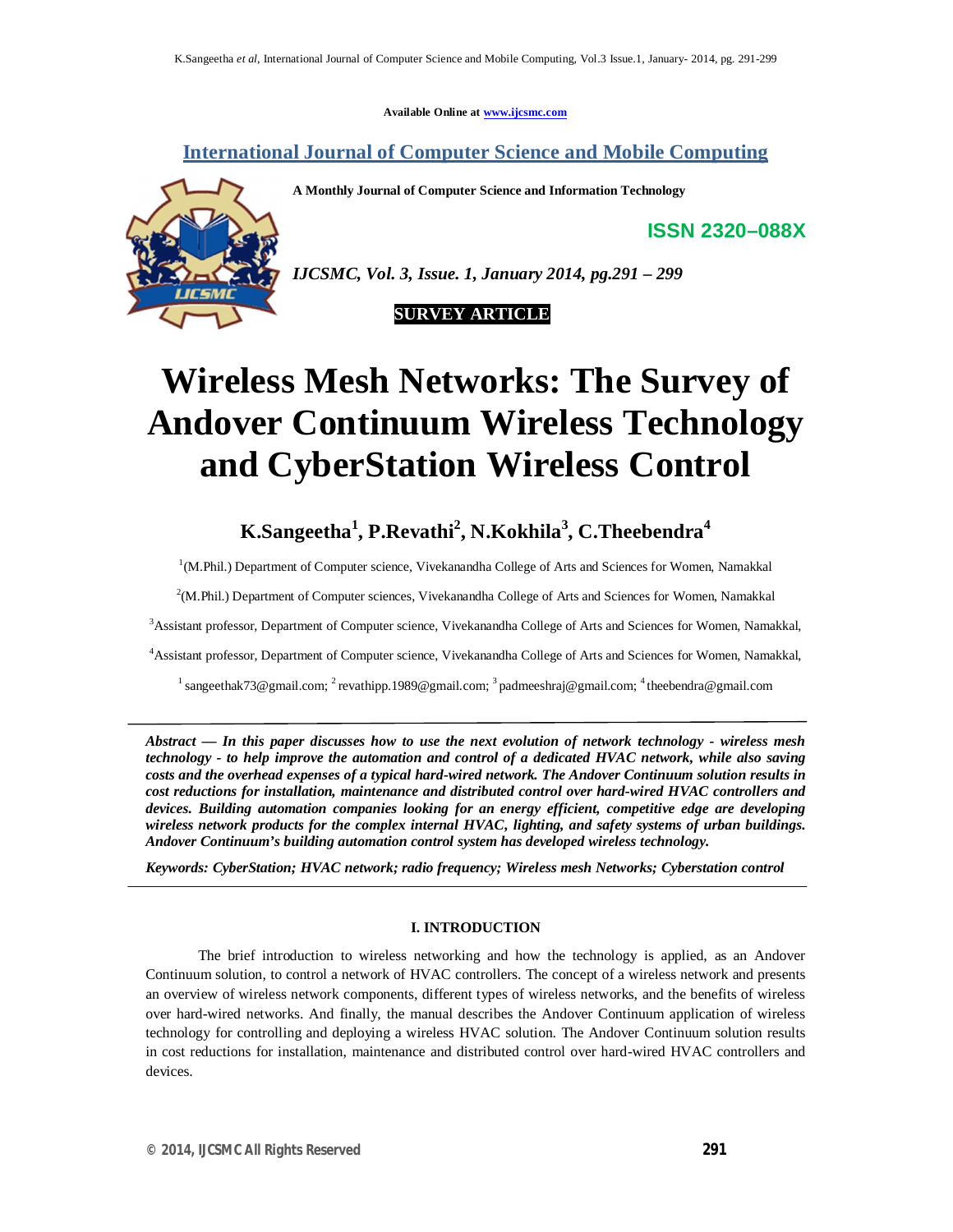Wireless technology is based upon embedding RF components (low-cost, low-power radios and microcontrollers) directly into a product. Embedded RF uses high quality, low-cost, radio frequency integrated circuit (RFIC) technology.

The basic wireless terminology definitions are:

- Node An addressable device on a wireless network. The wireless node can sometimes be defined as both an adapter and a controller. The distance between each node is called a "hop". The following illustration is a representation of an Electric wireless node.
- **Repeater** A node that strengthens a mesh network.
- **Link**  In a mesh network, a link is a single hop relationship between neighbor nodes. A link is duplex and travels in two directions.
- Link Strength The quality of the reception signal from a neighbor node
- Link Quality Indicator Link strength and other factors that indicate a node's ability to receive error free messages
- **Asymmetric Link** A link where one side has drastically poorer reception quality than the other side. Reasons for this type of link include loud noise near the node with the poorest reception, multipath problems in one direction or power output differences.



**Figure 1:** Wireless repeaters and links in a typical Andover Continuum mesh network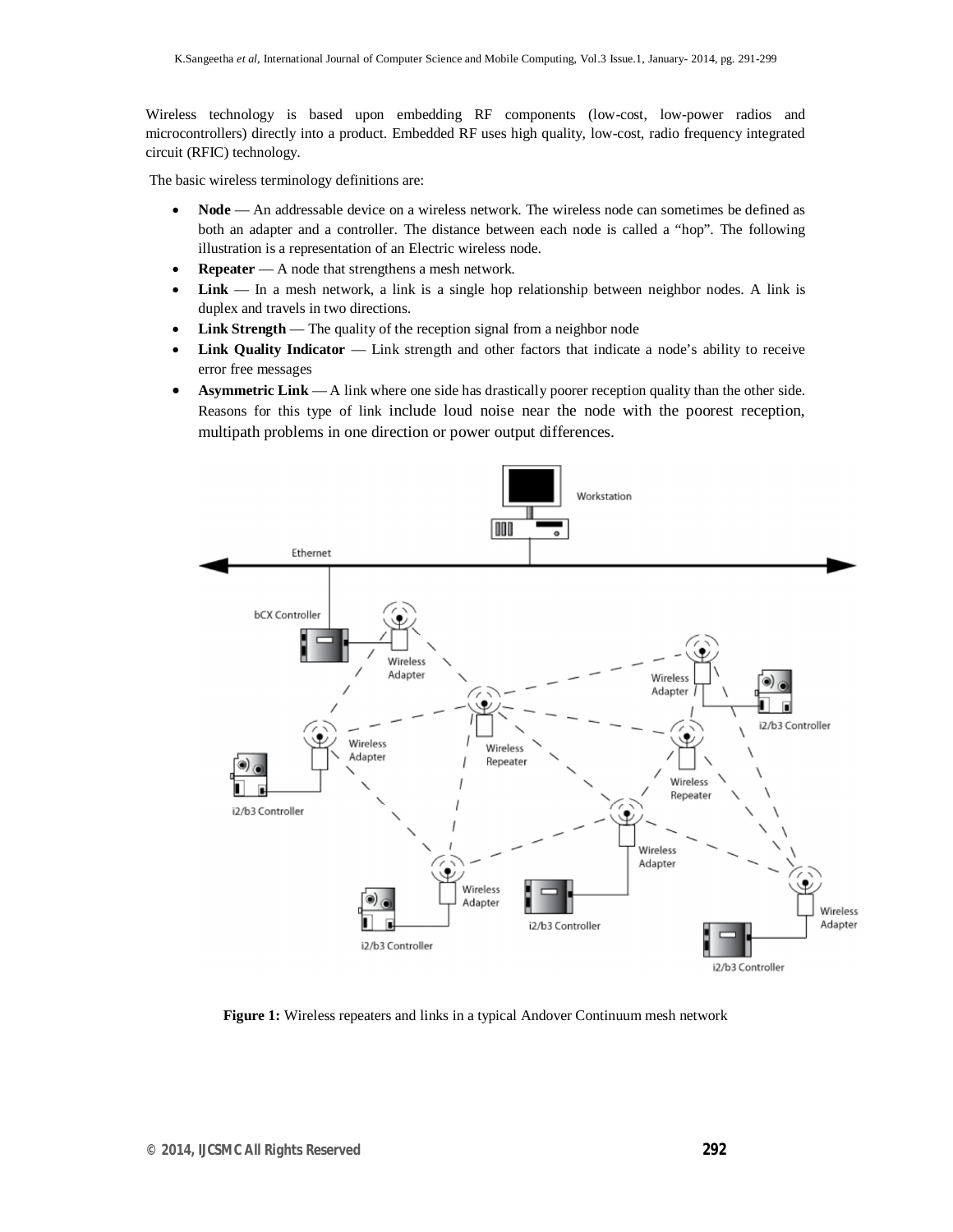#### **II. CHALLENGES IN WIRELESS MESH NETWORKS**

#### *A. Wireless propagation changes over time*

Propagation fluctuates moment by moment due to changing natural and manmade conditions. For example, links in a factory that appear strong and reliable during deployment may be rendered completely unusable after the installation of a new industrial machine.

#### *B. Background noise*

All communication depends on separating the useful radio signal from the background noise, and when there is a lot of background noise, it is difficult to get signal through. The ambient noise level is due primarily to atmospheric conditions and local noise sources. In actual deployments the noise floor is varying constantly, and the intensity of the noise can rise and fall by tens of decibels. Very often, this is the major reason for changes in link quality.

#### *C. Obstacles in proximity with the network*

Propagation can vary due to obstacles moving in and out of proximity with the network. For example, networks set up in modern office buildings can vary dramatically when cubicles are rearranged. RF is affected by walls, doors, windows, concrete, metal objects, and even people. The higher the frequency, the greater the impact; most importantly, the greatest impact is on range limitation. Sometimes an obstacle is obvious, such as when a delivery truck blocks an access point.

At other times, an obstacle is more subtle, such as when reflective surfaces, such as water pipes, create multiple pathways for the radio waves. This condition is called "multipath", and it can degrade link quality through destructive interference of the signal traveling via two paths of different lengths.

#### **D.** *Network Topologies*

A wireless network can have different topologies, or *organizations*, depending on the ways in which messages need to flow from one node to another. A topology is established, based on answers to fundamental questions, such as:

- Will a number of sensors report their controller data to an aggregation point?
- What happens if a message destination is out of range of the message originator?
- How will messages be relayed?
- How will the network recover from the loss of a route?

This section covers the following links and topologies:

- Point to point links
- Point to multipoint links
- Star networks
- Mesh network

#### *E. Point to Point*

A point-to-point link, also called a *wireless bridge*, connects two nodes. It serves as a wireless replacement for a single communication cable, as shown below.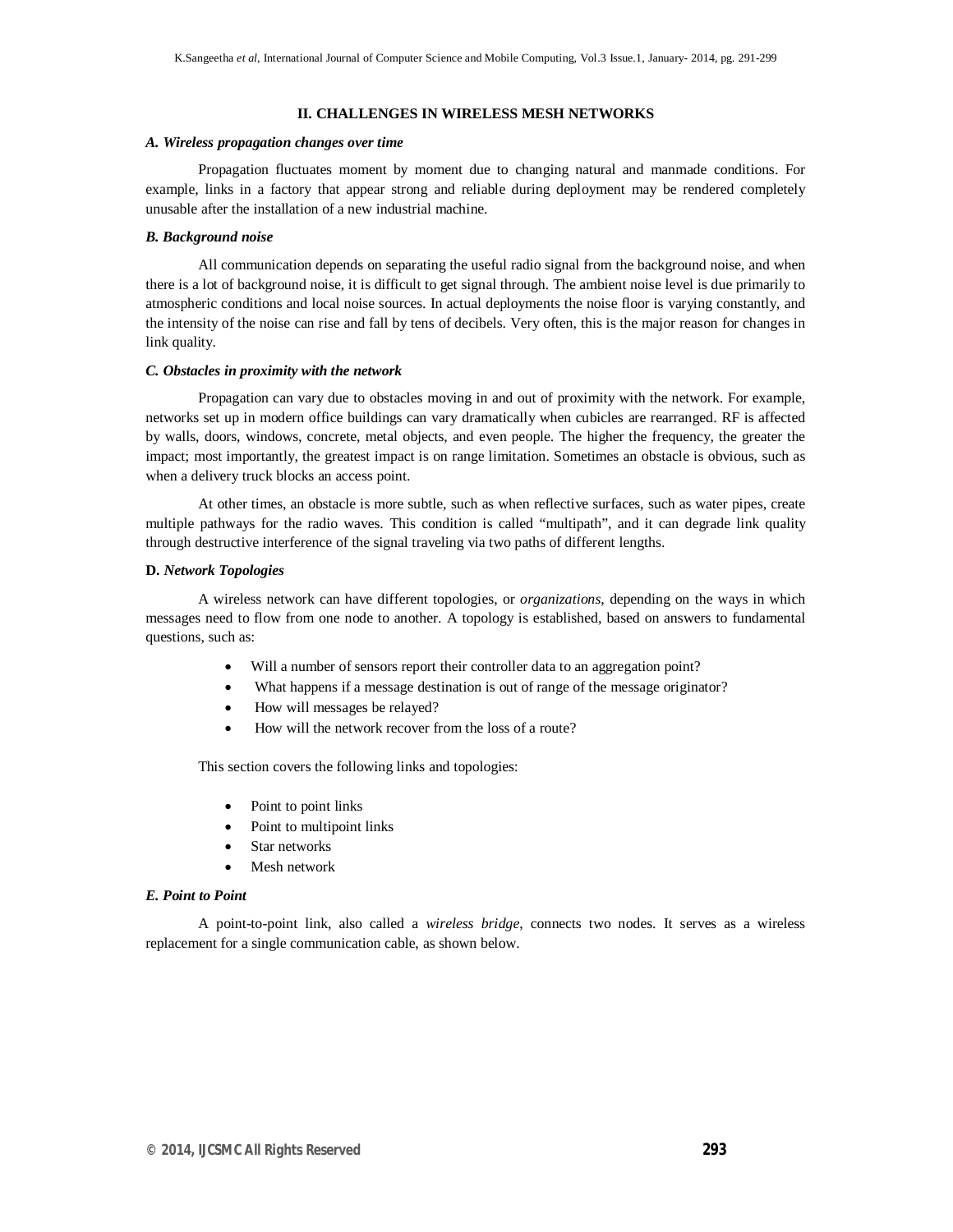

**Figure 2.1:**Point to Point Connection

Point-to-point links can communicate reliably, as long as the two nodes are located close enough to one another to escape the effects of RF interference and signal path loss. As with all wireless communication, if a reliable connection is not achieved initially, it is sometimes possible to relocate the radios or boost the transmit power to achieve the desired result.

#### *F. Point to Multipoint*

Point-to-multipoint links, also called a *hub and spoke*, have one central-point node that controls communication with all of the other wireless nodes in the network. Signals in point-to-multipoint communication converge at the central-point node. The reliability of this communication depends on the quality of the RF link between the central point and endpoint. Point-to-point communication is used in star network topology.

#### G. *Star Network Topology*

Networks based on star topology provide efficient, localized ("one hop") communication. In these networks, a hub node arbitrates all communication with other nodes. All traffic to and from end nodes flows through the hub.



**Figure 2.2:**An example of a star network topology would be a Wi-Fi network where the access point is the hub and a laptop may be a node. It shows star network topology.

#### *H. Mesh Network Topology*

Mesh (multi-hop) networks are different from Star networks because every node can communicate with any other node or multiple nodes within the network. This form of communication is called *routing*.

A node can send and receive messages, but in a mesh network, a node also functions as a router and can relay messages for its neighbors. Through this relaying process, a packet of wireless data finds its way to its ultimate destination, passing through intermediate nodes and repeaters with reliable communication links.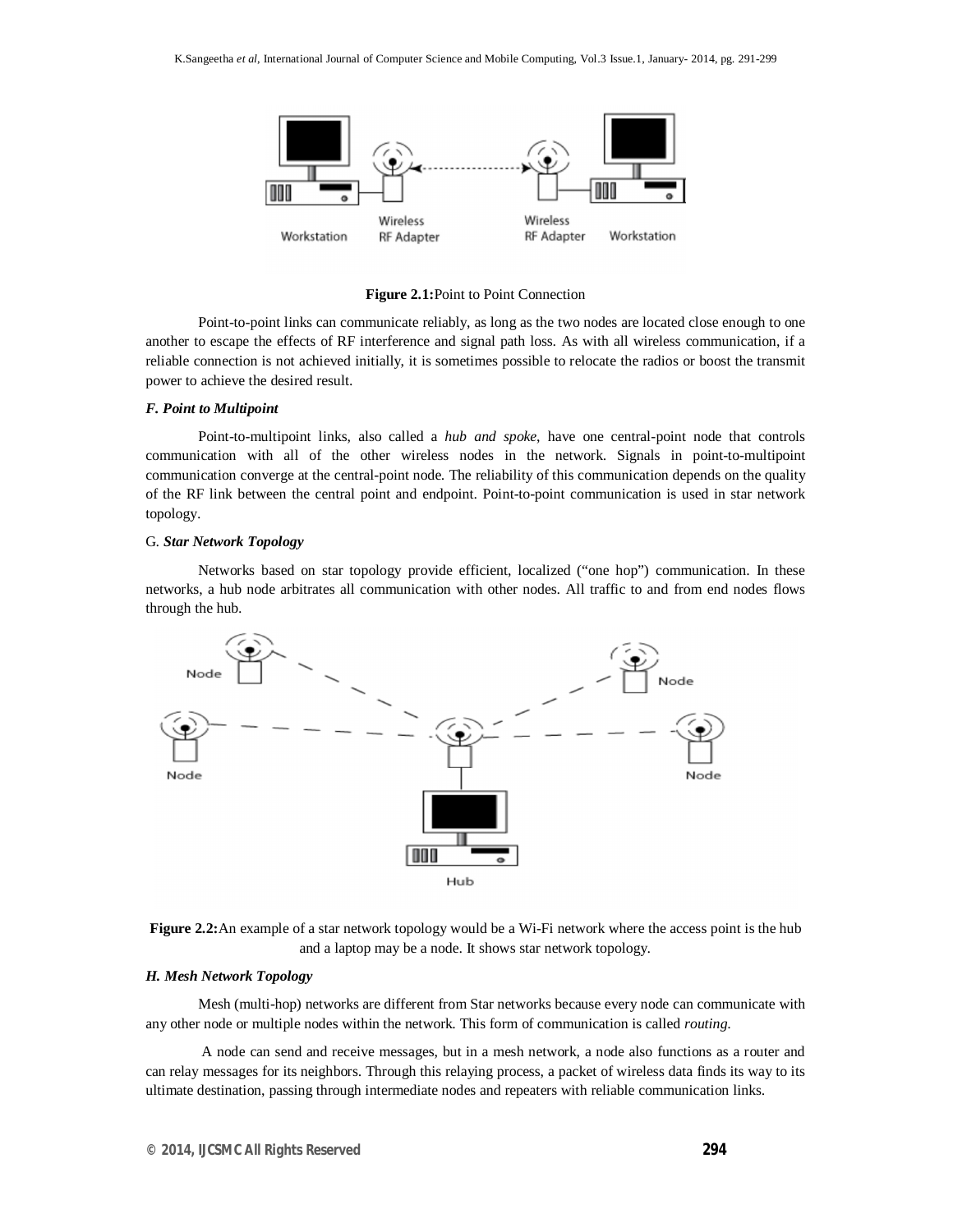

**Figure 2.3:** Example of Wireless Mesh Networks

#### **III. ANDOVER CONTINUUM WIRELESS TECHNOLOGY**

#### *A. Continuum Wireless Devices*

Continuum wireless devices allow Continuum controllers to communicate with other controllers across a wireless field bus mesh network. The Andover Continuum Wireless Adapter is a single device that can perform two roles — adapter and repeater.

#### *B. Wireless Adapter*

As a Wireless Adapter, the device is attached to the RS-485 Service (Comm) Port of the BACnet/Infinet bCX1 controllers, Infinet II (i2) field bus controllers, and BACnet (b3) field bus controllers. This allows the field bus controller to communicate with other controllers across a wireless mesh network.

#### *C. Wireless Repeater*

As a Wireless Repeater, the device is used to provide redundant links between Wireless Adapters connected to field bus controllers. When used as a Wireless Repeater, the device is not connected to a controller, and can be installed anywhere.

A repeater may be needed when there are long distances between wireless-enabled controllers, to add additional network paths for redundancy, or to compensate for obstacles, such as pipes or walls that can attenuate or weaken the wireless signal between controllers.

The repeater requires a  $3.3 - 5$  VDC  $\pm$  5%, 75 mA power supply.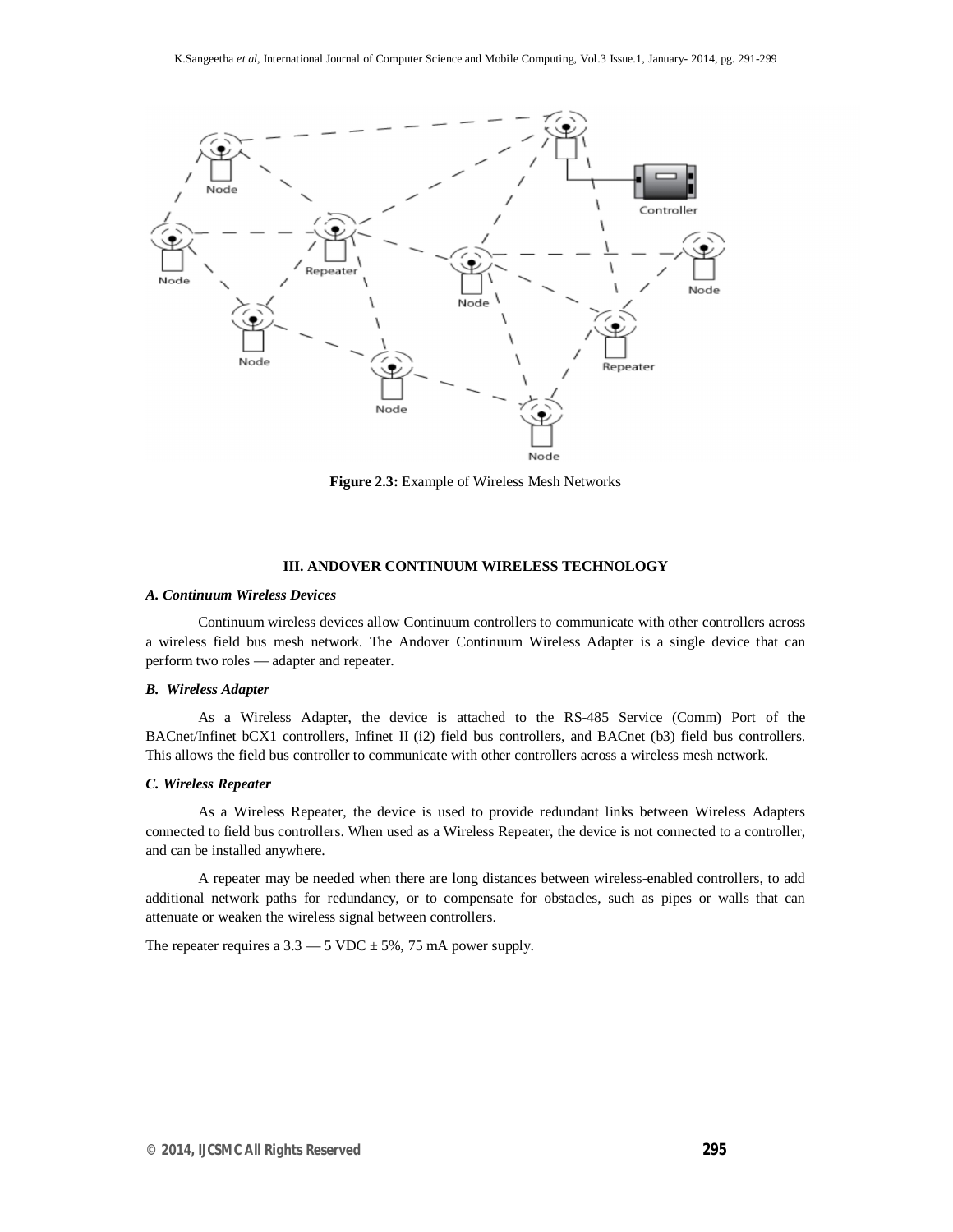

**Figure 3.1:** Wireless Repeater Connected to a power supply

#### *D. Wireless Maintenance Tool*

The Wireless Maintenance Tool (WMT) is a Windows-based application that shows you a wireless mesh network of adapters and repeaters in an interactive graphic display. From the display, you can gather information and monitor the communication details and signal strengths for each Wireless Adapter and connection. You can also use the WMT to change the Wireless Adapter settings for transmission power, RF channel, and PAN ID. You can also update the adapter firmware from the WMT.

The user interface is classified into two main areas:

- Wireless Adapter Display (the graphical window)
- Wireless Adapter Table (the table below the graphical window)

#### *E. Wireless Adapter Display*

This area graphically displays the Wireless Adapters within the mesh network and indicates their connectivity levels with neighbor adapters. When you right-click on any host or adapter icon, you can filter the display or access the properties for that adapter. You can move icons with the cursor or the Nudge tools. You can also add background images or floor plans to accurately reflect the location of each adapter. Indicators at the bottom of the user interface display the following data:online/offline status, filter status, number of connections, and the IP network address of the Electric controller that is the entry point into the wireless mesh network.

#### *F. Wireless Adapter Table*

The Wireless Adapter Table lists each adapter in the Wireless Adapter display area, along with all their property values. Can select each property and access object menus to filter the table and view or edit the properties of the selected Wireless Adapter.

#### *G. Adapter Service Cable and Service Software*

The Adapter Service Cable and Service Software that is embedded in the Wireless Adapter enable you to make changes to selected Wireless Adapter properties and to upload new adapter firmware. The cable and software are available in addition to the WMT for changing Wireless Adapter settings and updating firmware. You may want to use them to specify settings in Wireless Adapters that are not yet online in your mesh network or that are unable to communicate with other Wireless Adapters in the network.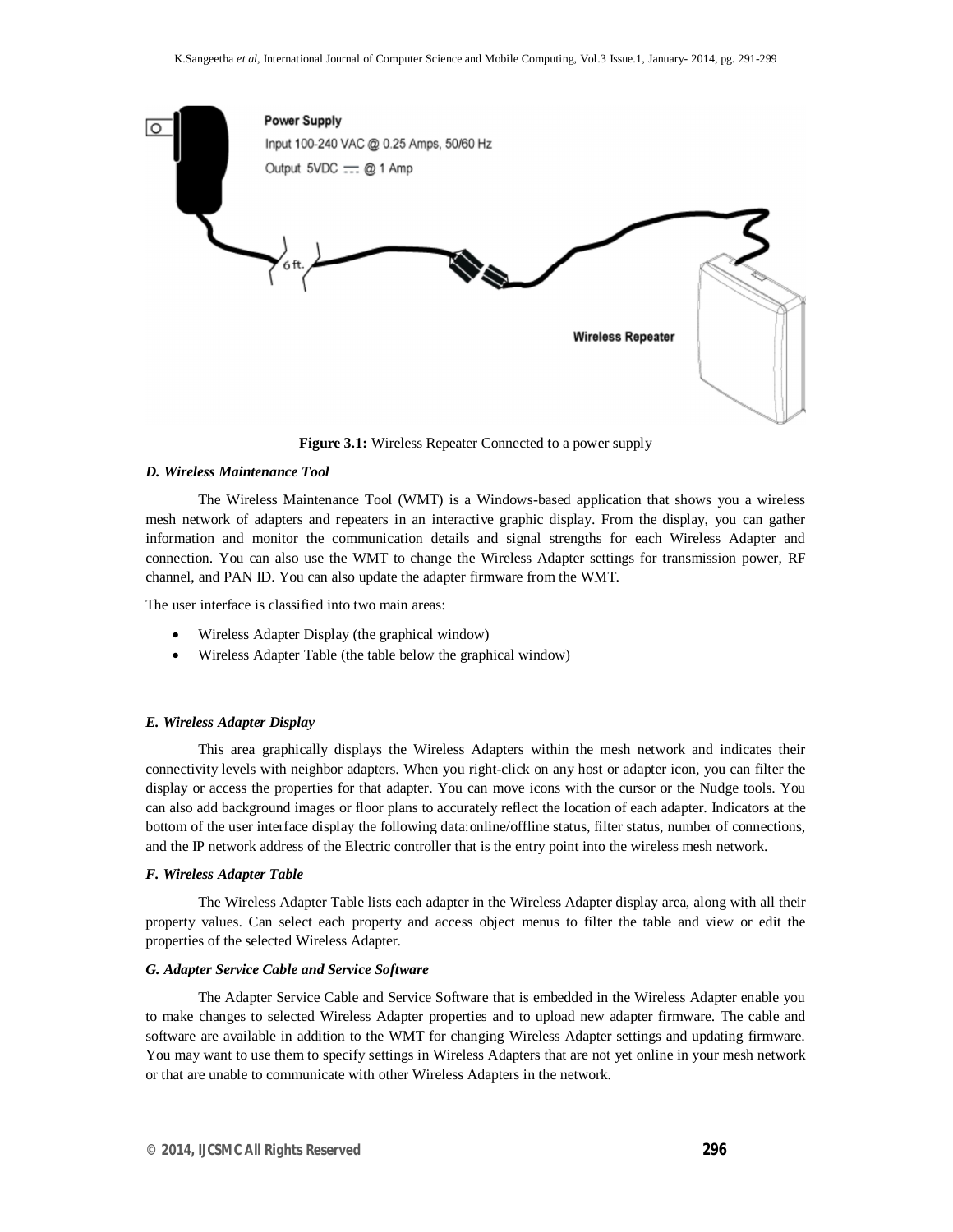The Wireless Adapter Table lists each adapter in the Wireless Adapter display area, along with all their property values. You can select each property and access object menus to filter the table and view or edit the properties of the selected Wireless Adapter.

#### *Preventing RF Interference with Other Wireless Devices*

When you are planning the installation of a wireless building automation system (BAS) it is necessary to consider the possibility of interference with other wireless devices and systems in the building.

Most BAS wireless devices utilize the IEEE 802.15.4 standard including ZigBee, while wireless local area computer networks utilize the IEEE 802.11 standard (also known as Wi-Fi). Because both networks occupy the unlicensed industrial, scientific, and medical 2.4 Ghz band, interference among them can occur when they are in close proximity and/or when their deployment is ungoverned by a channel utilization plan.

Both the IEEE 802.15.4 and IEEE 802.11 protocols are based on the carrier-sense multipleaccess/collision avoidance (CSMA/CA) channel access method. By using this method, each node listens for another node's carrier before transmitting a request to assert itself as the transmitting node. All nodes of that protocol within receiving distance refrain from transmitting for a random period of time, thus allowing the transmitting node to occupy the channel.

Because IEEE 802.11 RTS messages are protocol-specific, they are not understood by IEEE 802.14.5 nodes and vice versa. But, if an 802.11 node and an 802.14.5 node transmit at the same time on the same channel, they will interfere with each other. This is how interference between the two networks can occur.

 Testing shows the two factors that affect the performance of IEEE 802.14.5 networks in the presence of Wi-Fi are:

- Proximity to the Wi-Fi nodes
- Traffic volume on the Wi-Fi network

#### *Electric Wireless Adapter/Repeater RF Channel Considerations*

The default radio frequency (RF) channel for the Electric Wireless Adapter/Repeater is 25, but you can change the RF channel. Electric chose channel 25 because the frequency is beyond the frequencies of commonly used Wi-Fi channels, eliminating many potential conflicts.

Other suggested alternative RF channel selections include:

- Channels 15 and 20, which are clear channels between common Wi-Fi channels
- Channel 26, which are beyond the frequencies of commonly used Wi-Fi channels but has a maximum power limitation of 0 dBm (Most other Electric Wireless Adapter/Repeater channels have a maximum power limit of 6 dBm.)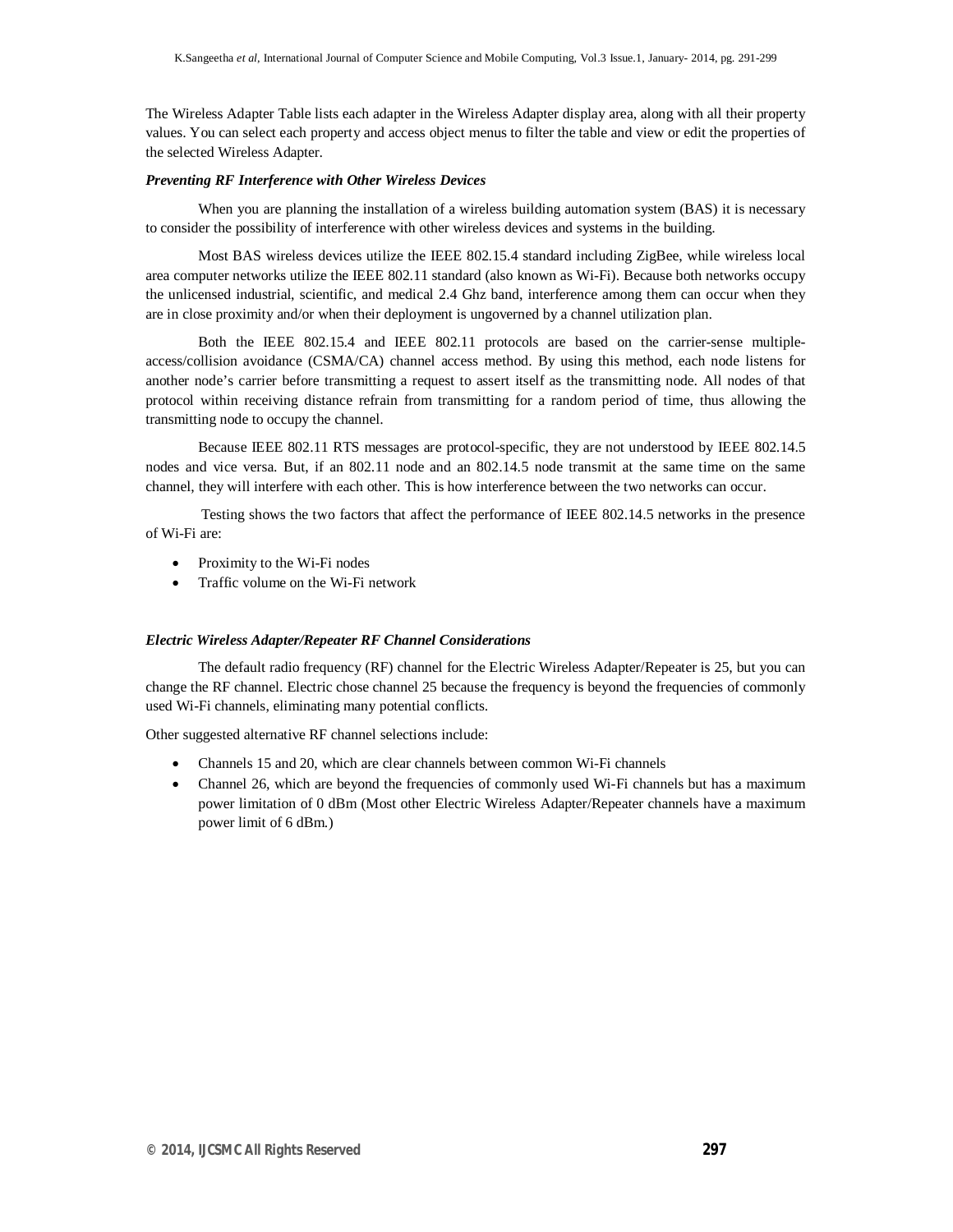

**Figure 3.2:** A comparison between the IEEE 802.14.5 RF channels and common Wi-Fi RF channels.

#### **IV.CYBERSTATION WIRELESS COMMPORT CONTROL**

#### *A. Setting the CommPort*

The two CyberStation software attributes of wireless networks:

- The CommPort on your network controller must have the Default Mode set to "Wireless."
- The software must "Learn" (discover and integrate) all the network controllers into a Continuum network. These attributes are set using the CommPort editor in CyberStation.

When you create a controller object, CyberStation automatically creates appropriate CommPort objects for each of the CommPorts of that controller. To change the default communication mode for the CommPort to which the Wireless Adapter is connected. In CyberStation, open Continuum Explorer, and then double click the controller CommPort need to edit.

#### *B. CyberStation Control of Wireless Network Traffic*

The wireless mesh network can be controlled by CyberStation in Data traffic using one of the methods

- Data collection
- APDU (application protocol data unit) transmission timeouts

#### *C. Wireless Network Traffic and Data Collection Methods*

As with a wired network, it is necessary to consider – and if needed, adjust – how the changing values of objects are transmitted on a wireless mesh network. The accurate data collection method can reduce network traffic. First, perform a charge of how data will be changing, how frequently data will be changing, and how much memory will be used for any given application – whether you have a lot of changing points on graphics panels and etc.,

In CyberStation, there are two general methods for collecting data:

- Change of Value (COV) Data is collected as values change. (You can set an incremental threshold for data collection.)
- Periodic polling An object is polled for its value at a specified interval.